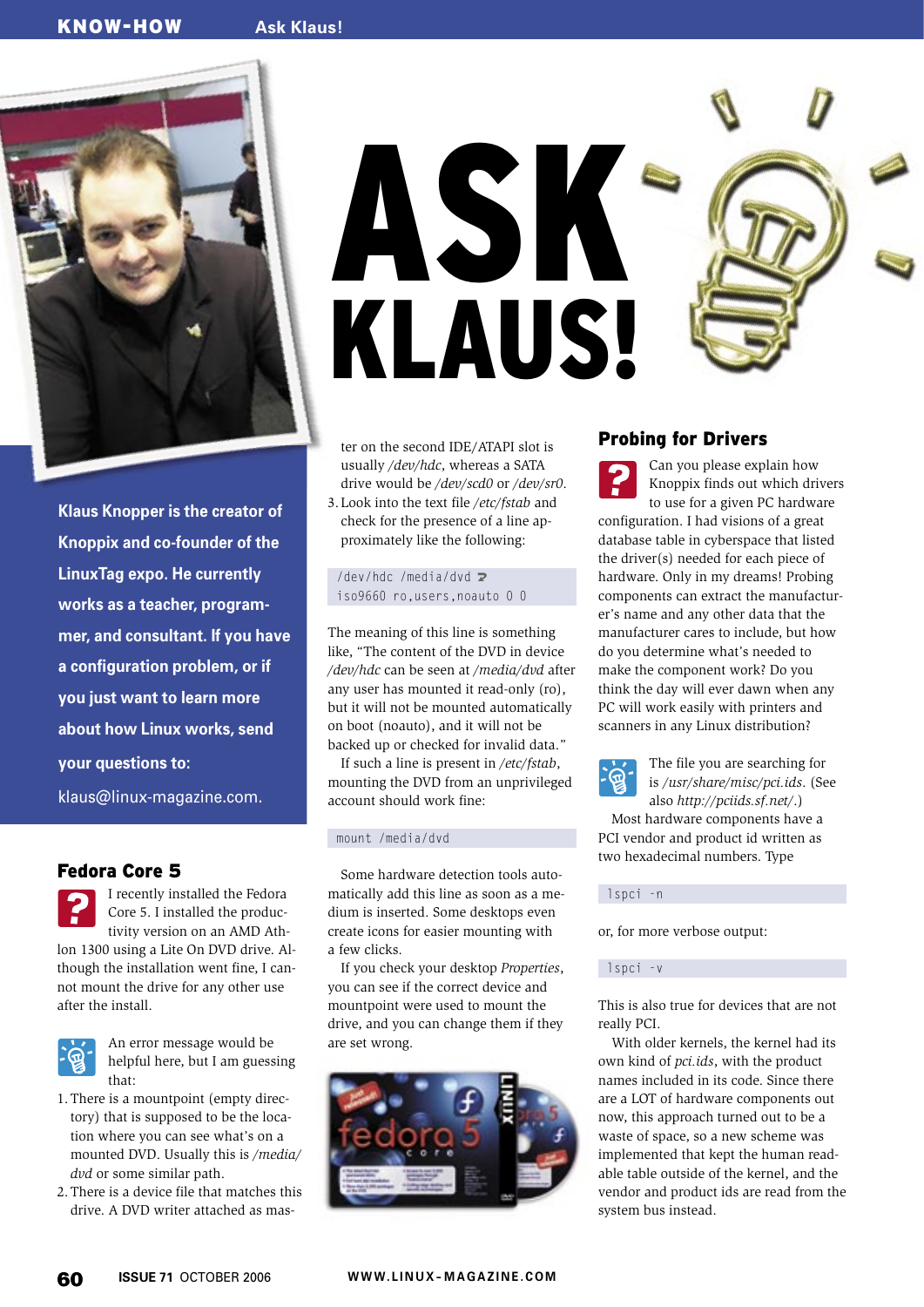For hardware detection, we still need a mapping between those PCI ids and the name of a kernel module to load with modprobe. Knoppix/hwsetup uses a modified *pci.ids* text table to lookup module names from the PCI ids and simply loads the modules listed in there. But this is only done for special cases that either don't have a mapping or are detected wrongly by other tools.

The Udev daemon, which is the modern "plug & play" of Linux hardware detection, uses a feature that has been built in into the kernel, or rather, into each individual module, since some versions ago.

Do the following:

### modinfo ipw2100

(If you don't have this module, chose something different). Apart from some maybe useful information about module parameters, license, and authors, this command also shows a list of pci aliases for this module (i.e., which cards are supposed to be handled by this module).

Whenever Udev scans the system and detects hardware that has not been activated before, it will scan the modules list for a match in PCI vendor and product ID and load the module containing the "best match" for this card.

Sounds good? Unfortunately, the perfect driver doesn't always win the Udev contest for deciding which module to load for a hardware component. Sometimes, Udev loads a module that claims to know about the device but really doesn't. Sometimes there are concurrent modules for the same device. We are currently investigating how to handle these cases for wifi cards in Knoppix, since they are also managed by Udev.

Sometimes, when there are only a few choices (such as USB controllers), the best way seems to be just to load all available modules one by one and let those modules that don't match fail silently. For Knoppix, you can check the */linuxrc* script for this plain and simple trial-and-error based hardware detection if no fancy hardware scanning or module loading system is available.

### Audacity Problems

Hello, I just started reading Linux Magazine a couple of months ago, and I find your articles very interesting. I have a problem with Audacity.

I can get Audacity to work upon a fresh install of the system, but after a day or so, I get a message that says, "There was an error initializing the audio I/O layer. You will not be able to play or record audio." I have tried to uninstall then reinstall, but I get the same message. Also, when I hit OK and the program starts, I go into *Edit> Preferences* to look for the I/O devices, but there are none. How can I get Audacity working? Or the question might be, how do I get the I/O devices back into Audacity? Why do the I/O devices disappear after a couple of days?

I noticed a similar problem, which has only occurred since Udev appeared in virtually all Linux distros.

Traditionally, "everything is a file" in Unix/ Linux. This philosophy means that you'll find a device file for almost every hardware component (except network devices, which are a different subsystem) in the */dev* directory. Try:

### ls -l /dev/dsp /dev/mixer

This command will give you a list of the device files used by most programs for audio playback and recording (except for the newer ALSA sound devices, which are in */dev/snd/\**) .

Each of these device files must have a matching driver (or rather, a kernel module) activated.

If the device files have been removed or replaced by a malfunctioning program or script, you try to recreate them as root, for example, attempt recovery with:

mknod /dev/dsp c 14 3 mknod /dev/mixer c 14 0 chmod 666 /dev/dsp /dev/mixer

### Try the following:

dd if=/dev/dsp of=/dev/null 2 bs=4k count=1

(this records 4 kilobytes of audio data from the sound card) If you do not get an error message, there is probably a working driver behind the device file. If you get an error message like "error opening device */dev/dsp*," then you need to load the right module for your sound card. Loading the right module is the tricky part; you will need to find out which module to load, run *modprobe modulename* to load the driver, and add *modulename* to */etc/modules* to have it autoloaded at boot time.

It is easiest to run the preferred hardware detection tool for the distro of your choice to find out which module matches the sound card.

Now, as I mentioned, this is the traditional way. With the new Udev hardware management system, the *udevd* daemon will (or at least *should*) load the right module for your sound card automatically, and it also *should* create a device file in */dev*, so you *should* never need to type the *mknod* commands.